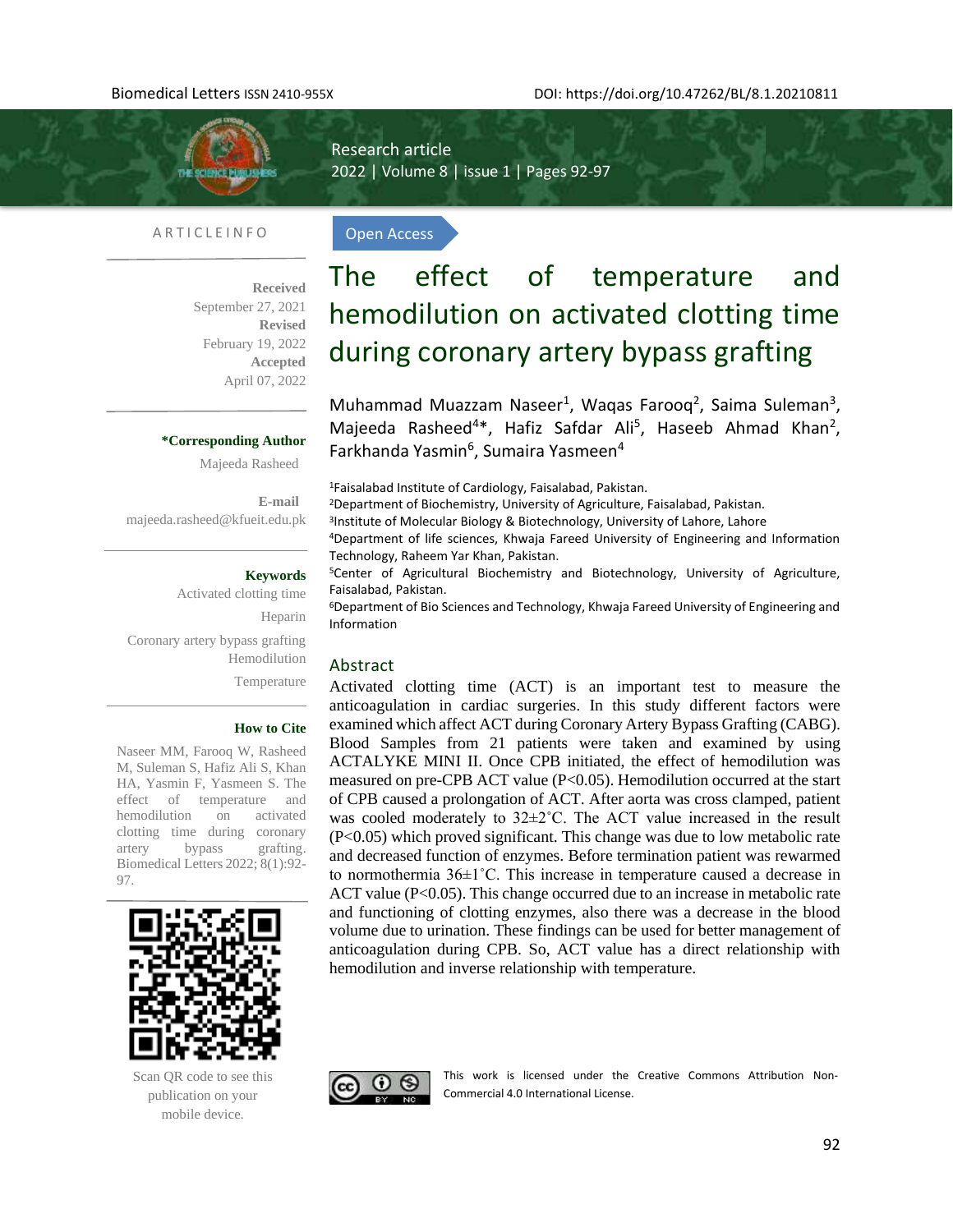# **Introduction**

Exposure of blood to artificial surfaces during cardiopulmonary bypass (CPB) activates the blood platelets, and coagulation system, results in excessive thrombus formation [1]. The systematic administration of heparin prior to the induction of CPB and the neutralization of heparin by protamine sulfate at the end of CPB are essential for performing cardiac surgery. During CPB, large doses of heparin are used to prevent both thrombosis in the patient and coagulation in the pump oxygenator. Activated clotting time (ACT) has been recommended as a method both for determining heparin function and for indicating the amount of protamine sulfate required for heparin neutralization [2].

ACT is a popular method for assessing patient response to heparin because of its reliability, simplicity and sensitivity [3] and can be carried out quickly and easily with stable reagents in the operating room and ICU. ACT vial contains Celite or Kaolin as a contact activator of the intrinsic pathway of the coagulation system. The increase in ACT in the heparinized patient is directly proportional to the concentration of heparin in the blood. ACT is not measurement of heparin concentration, but it measures heparin function and is influenced by medication, hyperthermia, hypothermia etc. [4, 5].

Bull *et al* recommended a therapeutic range of ACT during the CPB from 300 to 600 seconds, so that no blood clots occur in the extracorporeal circuit when the ACT is greater than 300 seconds. The lower limit is based on clinical observation [6].

Coagulation is affected by numerous variables, including physical and biological processes. Patients undergoing hypothermic CPB are more likely to have increased intra- and postoperative blood loss and a higher rate of reopening due to bleeding [7, 8]. Mild hypothermia  $(34 \circ C)$  is the critical point at which reduced blood clotting and a significant change in platelet activity are observed [9]. In addition, hemodilution induces marked anticoagulation that is not induced by heparin, due to which the dilution of clotting factors and platelets [10].

It has been shown that in addition to the heparin concentration, several factors also influence the ACT. This study is designed to quantify the effects of hemodilution and temperature on ACT during CPB in CABG. There are many factors like hypothermia and hemodilution which contributes in hemostasis [11]. If we consider these factors, we can manage anticoagulation during CPB more efficiently with or without additional dose of heparin and also, we can eliminate chances of accidents [12].

# **Materials and Methods**

#### *Inclusion and exclusion criteria*

The study was carried out on patients undergoing coronary artery bypass grafting surgery at Faisalabad Institute of Cardiology, Faisalabad. Only adult male Patients who had body weight between 60kg to 85 kg were subjected for study. Operations which required any additional dose of heparin, extra prime solution or homologous blood infusion were excluded. Redooperations and emergency bypass were also excluded.

#### *Sampling*

21 Patients undergoing coronary artery bypass grafting surgery were subject of interests in the study. Non-probability convenient sampling method was used to collect the data. The Patients included in this study were treated with mild hypothermia (31°C to 33°C) as per the surgeon's recommendations. The induction was done following anesthesia protocols and the patient's body surface area (BSA) weight. Atracurium was given to facilitate tracheal intubation. The maintenance of anesthesia was done by giving intravenous and inhalational anesthesia. The CPB was established using heart lung machines Terumo System 1 and Terumo System 8000. The hard-shell membrane reservoirs used were Maquet Quadrox Adult and Medtronic Affinity Fusion. The sites of cannulation used for the arterial cannulation was ascending aorta and the size of the cannula was given according to the flow rate and BSA calculated from Dubois formula. The venous cannulation was done by using double stage cannula in right atrium for CABG cases according to the patients flow rate. The cannulation for cardioplegia was done by the antegrade route or retrograde. The Extracorporeal circulation circuit was primed using the Lactated ringer solution 1200 ml as a priming solution, 25 ml sodium bicarbonate, 2.0 ml (10,000units) of sodium heparin injection (5000 I.U/ml) and 25 ml Mannitol (**Table 1**).

| <b>Prime Solution</b>     |                    |                 |     |  |  |  |
|---------------------------|--------------------|-----------------|-----|--|--|--|
| <b>Ringer lactate</b>     | $1200 \text{ ml}$  | <b>Steroids</b> | Nil |  |  |  |
| <b>Sodium Bicarbonate</b> | $25 \text{ ml}$    | Calcium         | Nil |  |  |  |
| <b>Mannitol</b>           | $23 \text{ ml}$    | <b>Blood</b>    | Nil |  |  |  |
| <b>Heparin</b>            | 2ml (10,000 units) |                 |     |  |  |  |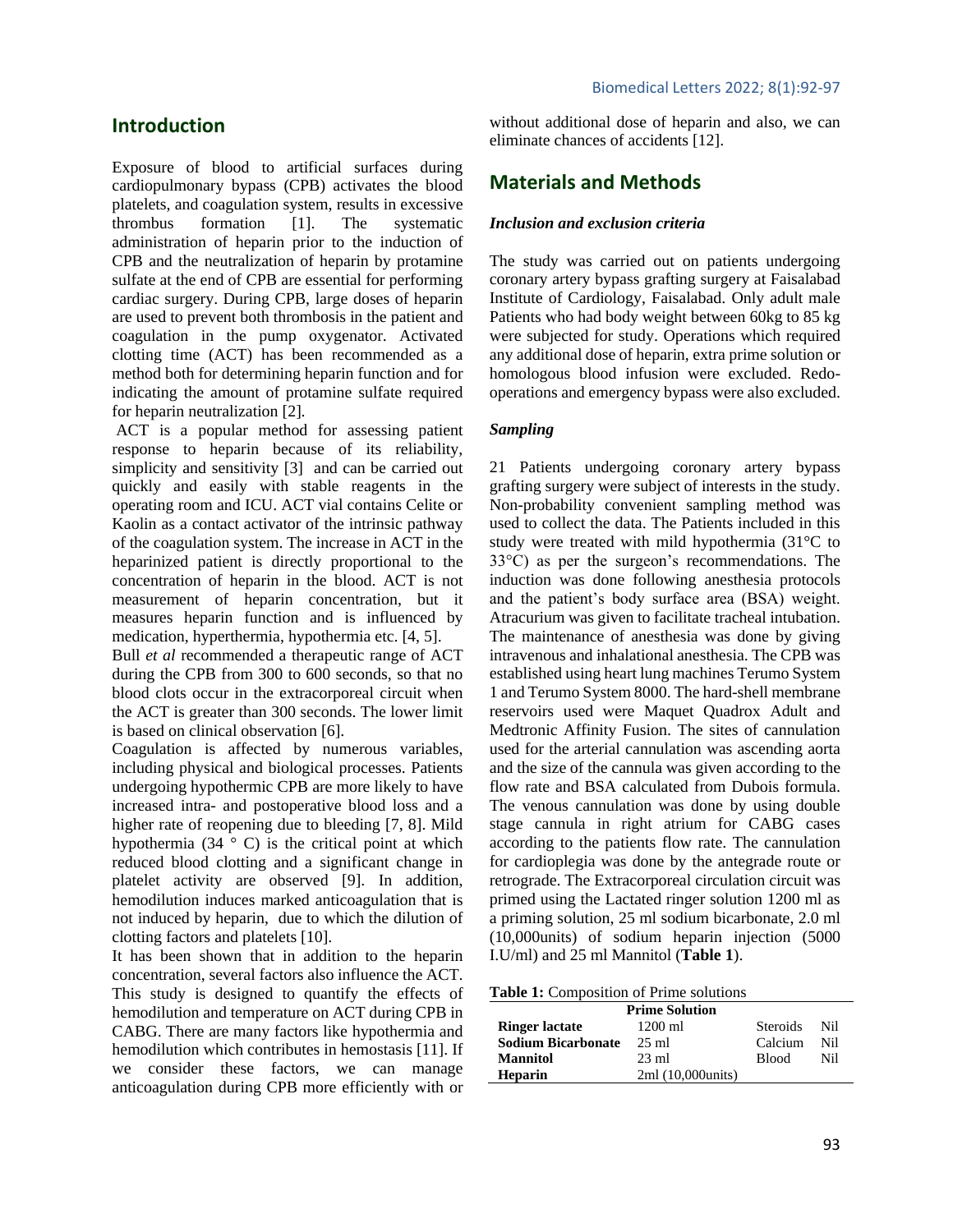#### Biomedical Letters 2022; 8(1):92-97

Anticoagulation was established with a dose of 300- 400 USP units/kg heparin sodium injection (5000 I.U/ml), injected in the central venous line of a patient five minutes before the initiation of CPB to achieve ACT value >480 seconds. The perfusion flows were targeted according to flow calculated from BSA and the mean arterial pressure was greater than 60 mmHg and less than 80 mmHg. Perfusion flow along with gas flow was maintained in such an order to maintain arterial oxygen tension greater than 150mmHg and arterial carbon dioxide tension between 30 to 40 mmHg. The Actalyke Mini II was used with C-ACT Tubes containing celite to measure the ACT of the patient at the times mentioned in Table 2. Afterwards blood sample was added to the tube and slightly shook to mix with the blood and then inserted in the port of machine. The ACT vial rotated and heated simultaneously by Actalyke Mini II and gave-us the value of activated clotting time. All the readings noted precisely. Activated clotting time of blood samples drawn simultaneously from a well-flushed port at the following times as shown in **Table 2**.

**Table 2:** Time intervals of samples for ACT readings

| Time to take sample                                                                   |
|---------------------------------------------------------------------------------------|
| Prior to any major surgical trauma and heparin administration                         |
| Five minutes following heparin administration                                         |
| Five minutes after initiation of bypass and prior to the induction of hypothermia; to |
| measure the effect of Hemodilution                                                    |
| To measure the effect of a decreased temperature at 32°C                              |
| To measure the effect of a return to normothermia at $36.5^{\circ}$ C                 |
| To measure after protamine administration                                             |
|                                                                                       |

#### *Statistical Analysis*

The pair 1 result shows that Baseline ACT value has significant (P-value $\leq$ 0.05) relation with pre-CPB ACT value due to heparinization. The pair 2 result shows that pre-CPB ACT value has significant (Pvalue≤0.05) relation with hemodilution ACT value due to Prime hemodilution. The pair 3 result shows that hemodilution ACT value has significant (Pvalue≤0.05) relation with hypothermia ACT value due to decrease in temperature. The pair 4 result shows that hypothermia ACT value has significant (Pvalue≤0.05) relation with normothermia ACT value due to increase in temperature.

#### *Central tendencies of ACT values*

The data was analyzed by using SPSS version 26.0. Continuous variables were reported as mean ± standard deviation and compared by using the pairedsample T-Test. All P-values were  $\leq 0.05$ , considered as significant. All tests were proved significant as the P-value of the test is smaller than 0.05.

The changes in ACT value were according to different factors. Pre CPB ACT value increased to  $540±91$ seconds when heparin was given to the patient before going on CPB, then CPB initiated, the ACT value increased to 697±46 seconds due to hemodilution factor. After aorta cross clamped patient was cooled down to 32±2˚C, we measured an increase in ACT value to 766±43 seconds. Before termination of CPB rewarming was started, temperature increased to 36±1˚C and the ACT value decreased to 538±49 seconds. In the end, after termination of bypass protamine was given and value of ACT was decreased to  $113\pm14$  seconds. So, this graph shows the increase and decrease in ACT values according to change in temperature and hemodilution (**Fig. 1**).

### *Ethical consideration*

This study was ethically approved from the Department of Cardiac Surgery, Faisalabad Institute of Cardiology, Faisalabad, Pakistan.

**Table 3:** Analysis of effect of temperature and hemodilution on ACT values by Paired T-Test

|        |                                               |                     |                                             | 95% Confidence Interval of |            |              |     |                  |
|--------|-----------------------------------------------|---------------------|---------------------------------------------|----------------------------|------------|--------------|-----|------------------|
|        |                                               |                     |                                             | the Difference             |            |              |     |                  |
|        |                                               | Mean                | <b>Std. Deviation Std. Error Mean Lower</b> |                            | Upper      |              | df  | $Sig.(2-tailed)$ |
| Pair 1 | Baseline - pre-CPB                            | -395.38095 96.73907 | 21.11020                                    | -439.41605                 | -351.34586 | -18.729      | -20 | .000             |
| Pair 2 | pre-CPB - Hemodilution                        | -156.90476 81.89194 | 17.87029                                    | -194.18153                 | -119.62800 | -8.780       | 20  | .000             |
| Pair 3 | Hemodilution - Hypothermia -69.66667 21.12187 |                     | 4.60917                                     | -79.28123                  | -60.05211  | $-15.115$ 20 |     | .000             |
| Pair 4 | Hypothermia - Normothermia 228.14286 55.20171 |                     | 12.04600                                    | 203.01534                  | 253.27037  | 18.939       | 20  | .000             |
| Pair 5 | Normothermia – Protamine 425.19048 43.95864   |                     | 9.59256                                     | 405.18074                  | 445.20021  | 44.325       | 20  | .000             |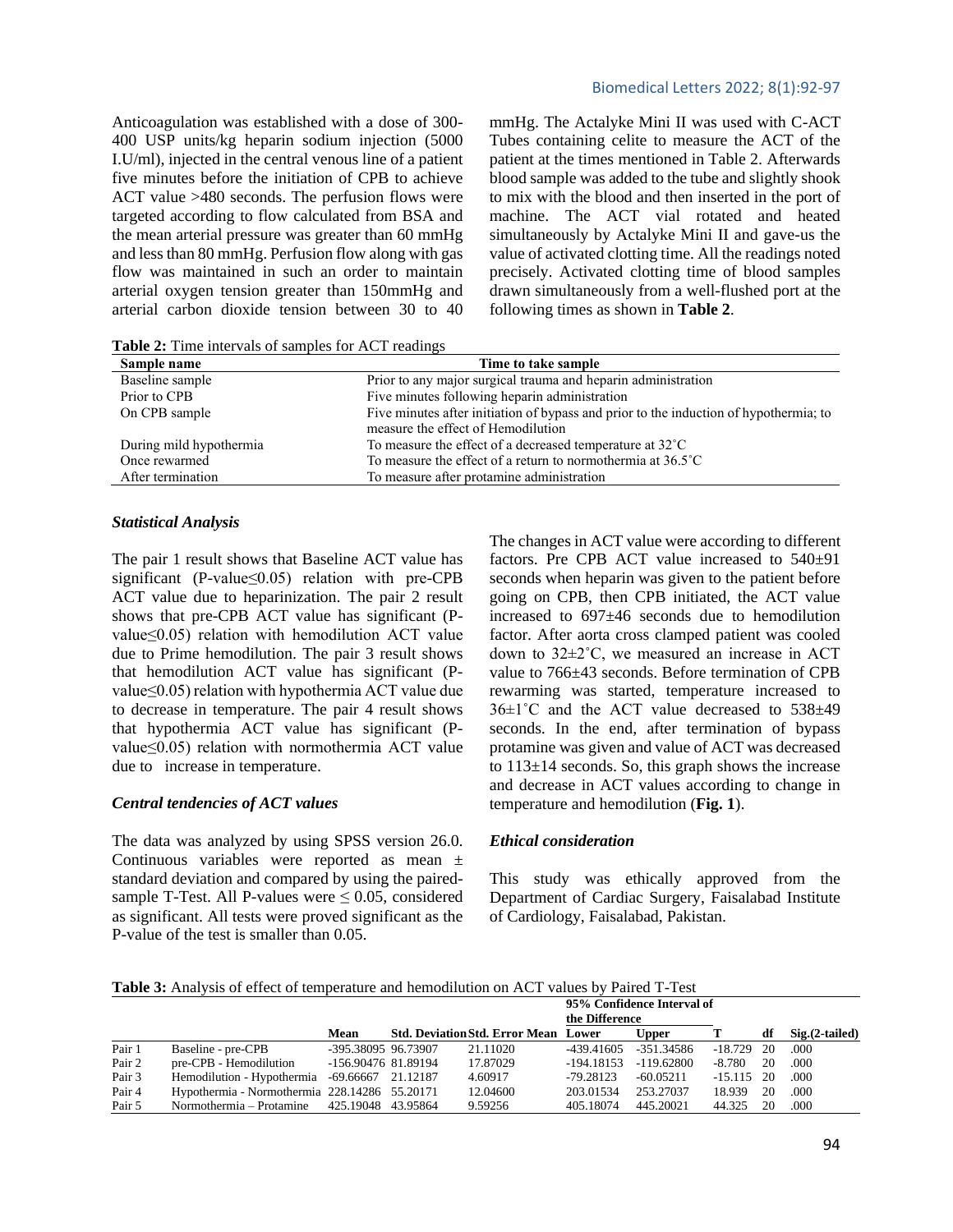**Table 4:** Central Tendencies of ACT Values

| Mean                  | N   |          | <b>Std. Deviation Std. Error Mean</b> |
|-----------------------|-----|----------|---------------------------------------|
| 145.0000              | 2.1 | 19.30285 | 4.21223                               |
| 540.3810              | 2.1 | 91.05354 | 19.86951                              |
| 697.2857              | 21  | 46.56946 | 10.16229                              |
| Hypothermia 766.9524  | 21  | 43.32722 | 9.45477                               |
| Normothermia 538,8095 | 21  | 49.58490 | 10.82031                              |
| 113.6190              | 21  | 13.74946 | 3.00038                               |
|                       |     |          |                                       |

# **Results**

Before CPB was initiated, the averaged pre-CPB ACT was 541±90 seconds. After 5 minutes of initiation of CPB, Averaged ACT value increased as 697±46 seconds. This prolongation was due to prime volume present in CPB circuit. When CPB was initiated, it caused the dilution of clotting factors. As the P<0.005, it proves that methods in **Table 3** are significant.

The effect of hypothermia on ACT was apparent but less predictable. When the temperature reached at an average 32±2˚C, then the ACT value was averaged as 766±43 seconds. This decrease in temperature caused an increase in ACT value. As the  $P<0.005$ , it proves that methods in table 3 are significant.

Before termination of CPB, an average  $36\pm1^{\circ}$ C temperature was achieved. The averaged ACT value (538±49 seconds) was decreased at rewarmed temperature. Which was proved significant as p<0.005. This large decrease is due to efficient working of enzymes at optimum temperature and other factors like urination.

The results of paired sample T-TEST were highly significant as the P value of each comparison is extremely small then zero.



**Fig. 1:** Graphical interpretations of ACT values

# **Discussion**

Activated clotting time is the most common method used worldwide to assess the clotting time of blood before and after CPB and in ICU. Its value depends on many factors but here we interpret only two of them. As we know from present studies that enzymes functioning e.g., clotting factors depends on temperature and other factors [3]. Bull *et al* explained the safe ranges for anticoagulation which starts from 300 seconds [6].

Before initiation of CPB heparin was used to raise the ACT value >480 seconds. When CPB started we study

the change in this value due to hemodilution. It caused change in the averaged value of ACT from 540±91 seconds to 697±46 seconds, which explained the effect of prime volume present in the circuit. Perfusionist can control the change in ACT value if he reduces the volume of prime. Further that the dilution of clotting factors also causes prolongation of ACT (**Fig. 2**).

After the above prolongation, patient is cooled down to 32±2˚C which help to decrease the O2 requirements and metabolic rate. The decrease in temperature causes enzymes to lose their function and further prolongation of averaged ACT value from 697±46 seconds to 766±43 seconds. Decreased metabolism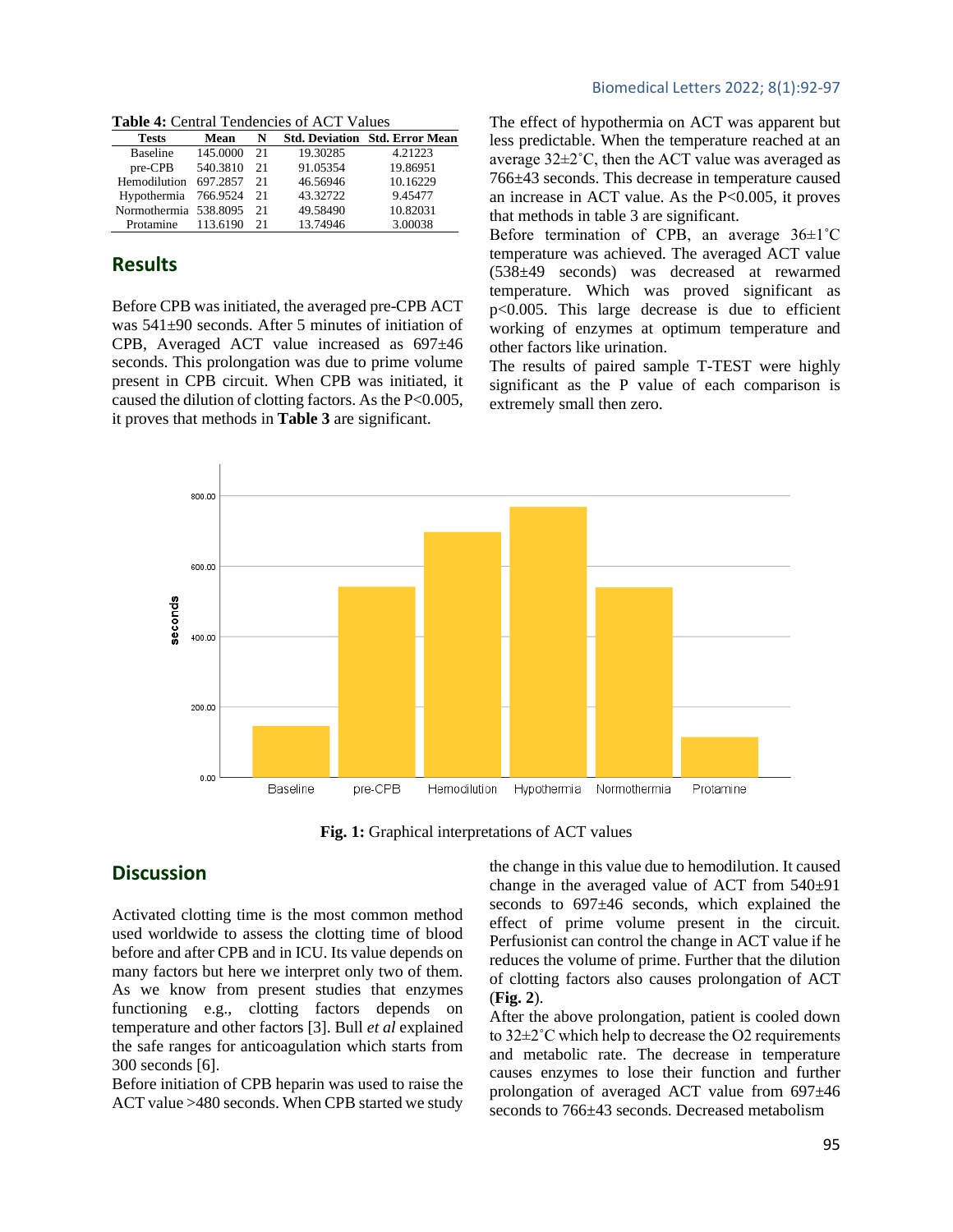

**Fig. 3:** Effect of temperature

and clotting factor activity cause an increase in anticoagulation. The P-value is less than 0.005, which proves that the results in table 3 are significant.

Before termination of CPB, rewarming was started and a change in ACT value was seen. The averaged ACT value change from 766±43 seconds to 538±49 seconds. This decrease is due to optimum temperature. As the temperature increased to normothermia, metabolic activity increased causing clotting enzyme to work efficiently at optimum temperature. As the time passed, the prime volume added at the start of CPB was also excreted as urine. So, it also contributes to decrease in ACT value (**Fig. 3**).

After termination, protamine was given, and ACT return back to baseline. In this study we observe the effect of temperature and hemodilution on activated clotting time. How these factors alter the value of ACT. It will help in better management of anticoagulation during and after CPB.

# **Conclusion**

The activated clotting time value of blood has direct relationship with hemodilution because it causes increase in ACT of blood as blood volume increase as